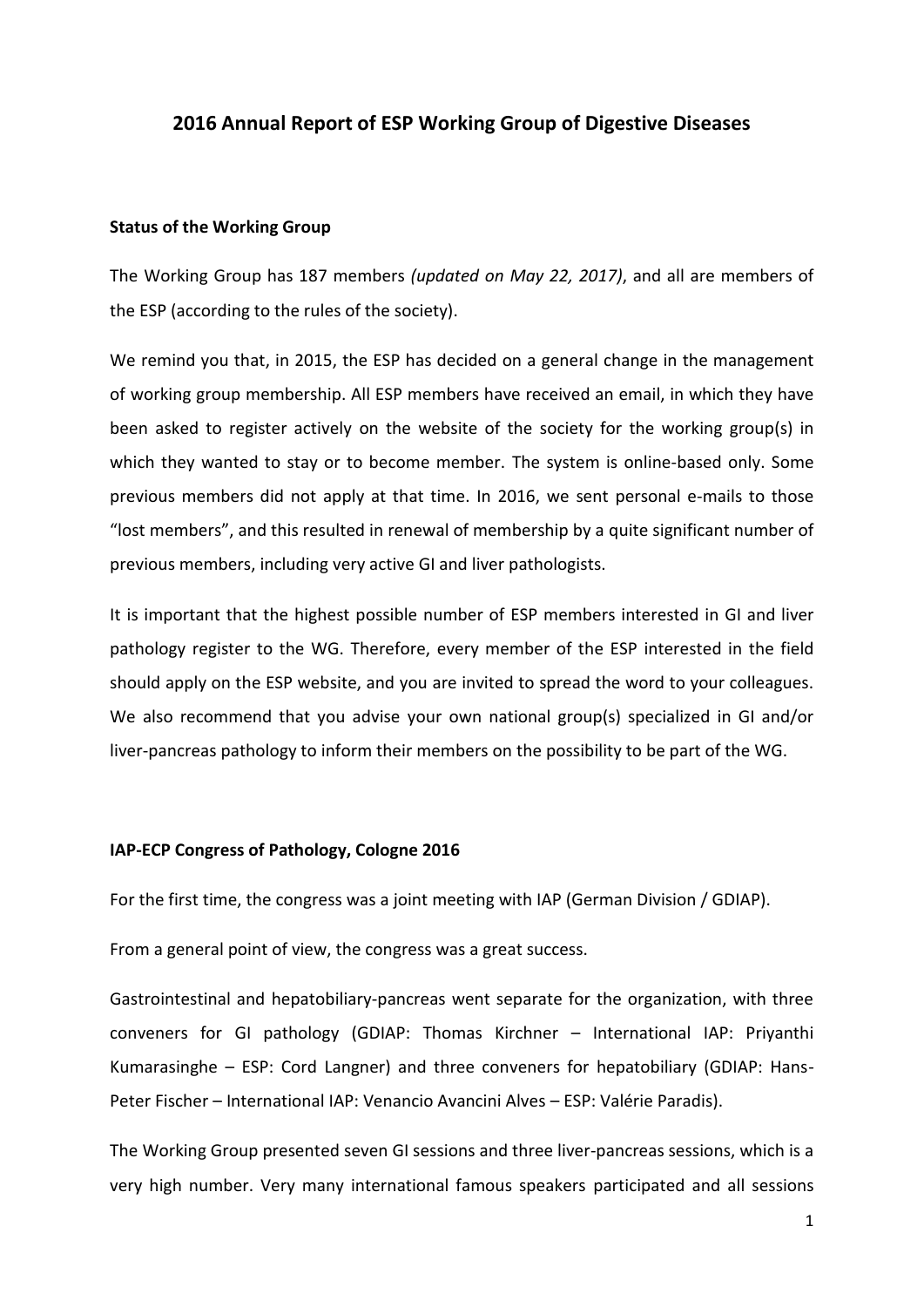were widely attended. In addition, for the first time at an ESP event, a session was organized by the Rodger Haggitt Gastrointestinal Pathology Society, which was a great success.

The following sessions took place:

Symposium: Dynamic pathology of liver tissue due to vascular changes and pathologic liver perfusion

Joint Slide Seminar Liver/Pancreas: Pancreatic and liver neoplasms: Progress in diagnostics

Joint Symposium Digestive Diseases Pathology & ECCO: The interdisciplinary approach to inflammatory bowel disease

ESP / UEG Joint Short Course: Polyps and polyposis syndromes in the upper GI tract

Short course: Risk assessment and prognostication of cancer in GI pathology

Symposium: New aspects for the pathogenesis of gastrointestinal disease

Slide seminar: Tumour-like lesions: Pitfalls and mistakes (or almost!) in the GI tract

Short course: Therapy-related GI pathology

Symposium: The immune system and the GI tract

Symposium: Pancreatic neoplasms: Morphology meets genetics

We sincerely thank all chairs, co-chairs and speakers for their excellent work.

In total, 311 abstracts had been submitted to the Working Group of Digestive Diseases for the Cologne congress, illustrating the central role of our subspecialty. There were 236 abstracts for the GI tract and 75 abstracts for the hepatobiliary system and pancreas. This was a major increase compared to ECP Belgrade 2015 (+35%), also due to the fact that this was a joint meeting with the IAP/GDIAP.

Eight independent reviewers representing the international IAP, the GDIAP, and our Working Group scored the abstracts, which meant a huge amount of work. The names of the presenters and the institutions in which the work had been performed was unknown to the reviewers (blinded review). Based upon the scores, the final decision (reject, accept E-poster,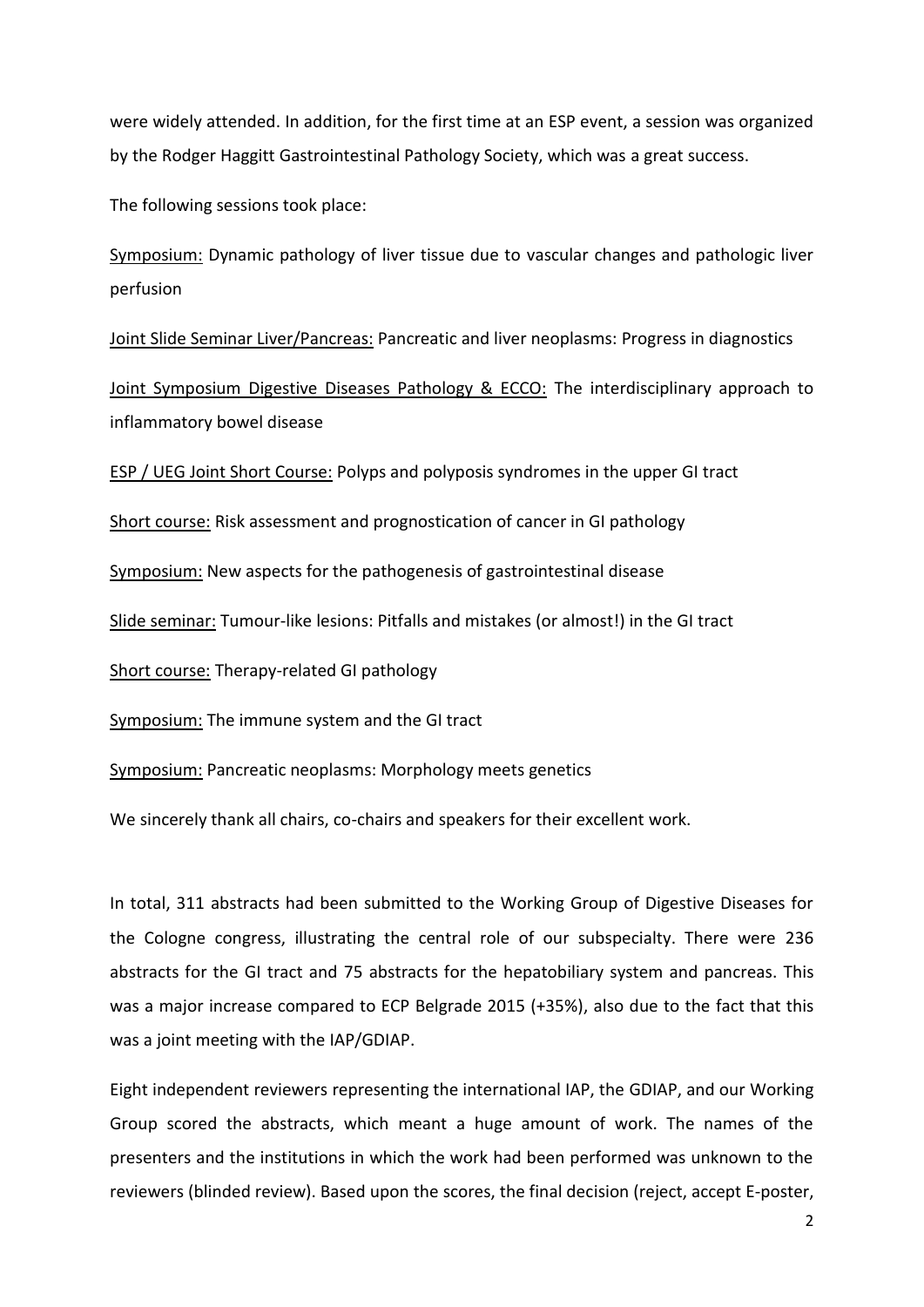accept physical poster, accept oral presentation) was made by the scientific committee of the congress. 27 (9%) abstracts were selected for oral free paper presentation and 258 (83%) for poster presentation. The rejection rate was 8%.

The posters were subdivided into groups of comparable sizes. It was technically possible to visit all posters and discuss the findings with the presenters.

We are also proud to congratulate a promising young colleague in this annual report. Dr. Irene Gullo, Porto, Portugal, received the George Tiniakos Award for the best free-paper presentation in gastrointestinal, liver and pancreatobiliary pathology. Her presentation was entitled "Indications for a strategic role of the stromal cells in the tumour progression of pancreatic cancer".

## **2017 ECP, Amsterdam**

Early in 2016, we started to plan the program for the 2017 ESP congress in Amsterdam.

Proposals were made in due time to the Scientific Committee and most have been approved.

As a result, there will be 7 sessions of GI/liver/pancreas during the next ECP in Amsterdam, including a joint video-microscopy session with the European Association for Hematopathology (EAHP) on lymphoid infiltrates of the GI tract and a joint symposium with the Cytopathology WG on pancreatic cystic tumours. For the first time at the ECP, a session will be organized together by the Rodger Haggitt Society and by our working group, with outstanding speakers from Europe, USA and Australia.

## **2018 ECP, Bilbao**

The WG is now working on the program for the 30<sup>th</sup> congress, to be held in Bilbao, Spain, 8-12 September 2018. Suggestions from the members are welcome.

## **Collaboration with United European Gastroenterology (UEG)**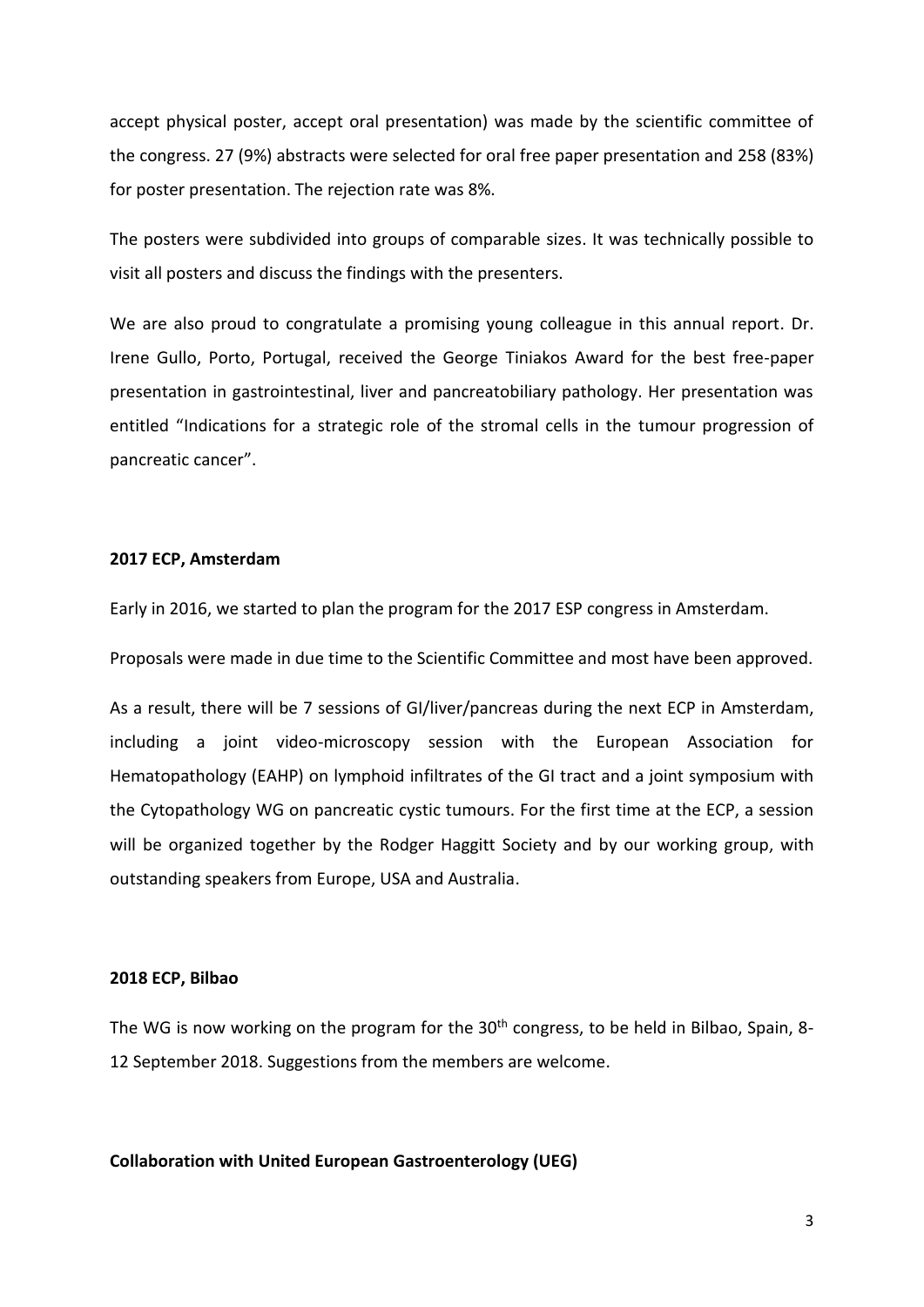In 2013, the ESP was approved as Ordinary Member of the UEG which was a great success for the whole society but also for the Working Group of Digestive Diseases.

As indicated above, the Cologne Congress in 2016 hosted the fourth ESP/UEG Joint Symposium. Both clinical colleagues and pathologists highlighted – Polyps and polyposis syndromes in the upper GI tract - which led to a lively discussion.

In October 2016, several colleagues of the Working Group participated again in the program of the UEG week in Vienna.

The fifth Joint Symposium will be held in Amsterdam ECP 2017, and it will be devoted to Barrett's oesophagus.

## **Collaboration with the European Crohn's and Colitis Organisation (ECCO)**

ESP and ECCO are working on a closer relationship between both societies. In March 2016, a histological course on IBD pathology (H-ECCO masterclass) was included in the program of ECCO's annual congress in Amsterdam. It was renewed in 2017 (Barcelona), and is already scheduled at ECCO 2018 (Vienna).

## **Collaboration with another "ECCO", the European Cancer Organization**

The WG was asked by the ESP Executive Committee to represent our society in an initiative by the European Cancer Organization on "Essential Requirements for Quality Cancer Care: Colorectal Cancer »

This joint action by several European Organizations resulted in a publication, with the WG representing the ESP in the authors. Crit Rev Oncol Hematol. 2017 Feb;110:81-93. doi: 10.1016/j.critrevonc.2016.12.001. Epub 2016 Dec 8.

## **ESP Advanced Training Centers & Giordano Fellowship**

This important initiative from the ESP gives the opportunity to fellows to benefit from a period of internship in well-recognized centers.